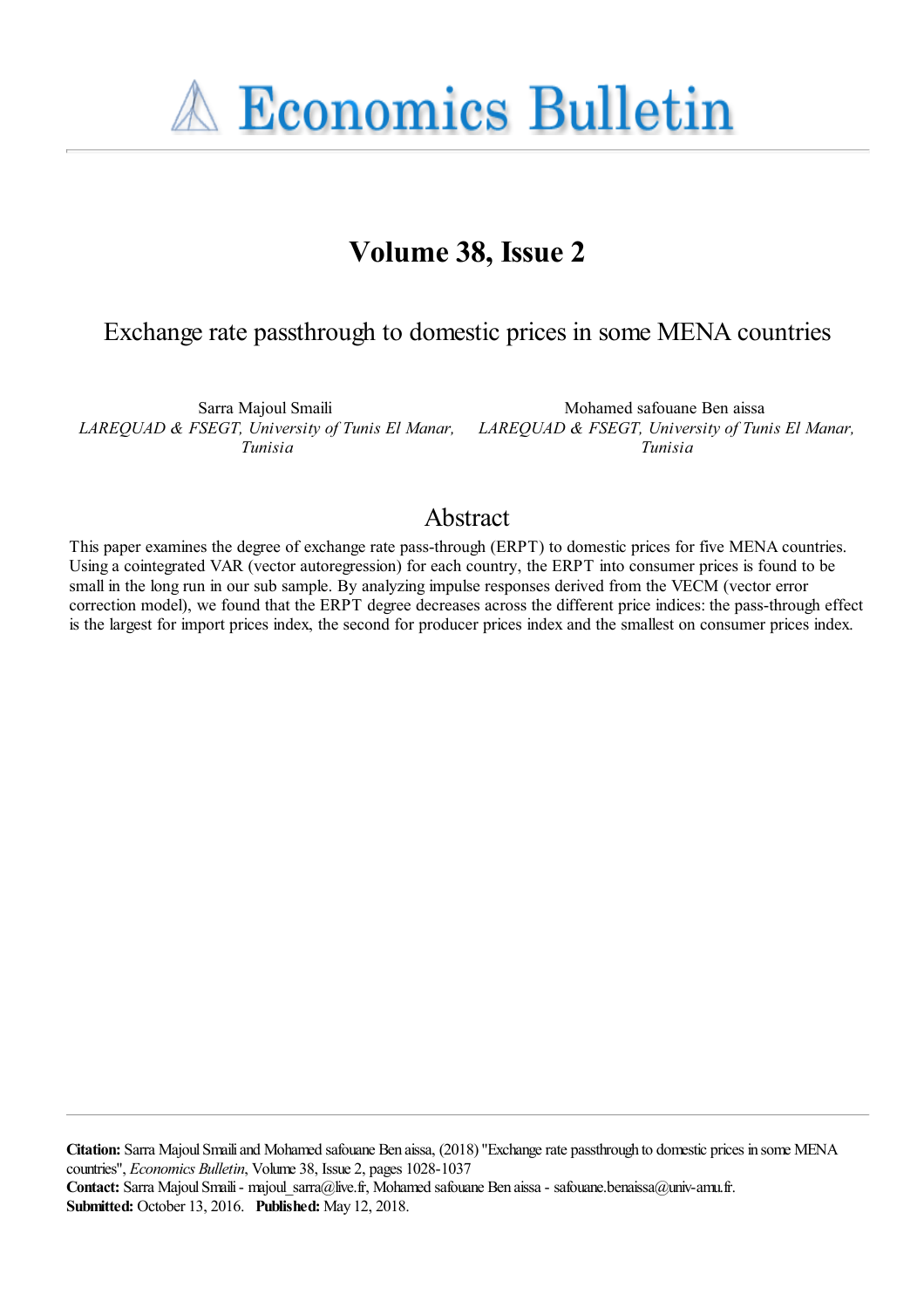### **1. Introduction**

 The Middle East and North Africa (MENA) region is now undergoing many political changes after the Jasmine Revolution in 2011, especially at the social level insofar as governments should adopt policies that help to realize economic inclusion and support the poor and vulnerable. Central banks therefore encouraged to fight against rising prices in order to maintain purchasing power and should define price stability as an explicit monetary policy objective, such as in an inflation targeting (IT) framework. Indeed, IT has become a popular monetary policy strategy since initially adopted by New Zealand in 1989. In the MENA region, inflation targeting already has been adopted officially by Turkey, Egypt, and Morocco; Jordan and Tunisia (among others) are slowly moving towards an IT regime.

 Aimed to preserve price stability, this monetary policy requires a more flexible exchange rate regime. Thus, understanding and quantifying the transmission of exchange rate shocks to domestic prices, known as the exchange rate pass-through (ERPT), is of great importance.

 Recently, most of the emerging countries abandoned fixed exchange rates in favor of floating exchange rates, which is consistent with monetary policy targeting inflation. Indeed, it is important to determine how inflation expectations are affected by exchange rate changes because it is a part of an inflation-targeting policy. In this study, we paid particular attention to modeling the transmission of changes in the exchange rate to domestic prices, in order to evaluate the degree of this imported inflation.

 In fact, changes in exchange rates affect domestic prices directly by influencing the final prices of tradable goods and imported intermediate goods; or indirectly by affecting the relative price between domestic goods and imported goods and therefore local demand.

 According to many empirical results, it is often assumed that the transmission of changes in the exchange rate to domestic prices is low and incomplete. Therefore, there is a rich literature focused on determining the theoretical foundations of the low pass-through: many authors state that the explanation is microeconomic, and others argue that it is mostly a macroeconomic phenomenon.

 Taking into account the decline of ERPT may change the transmission mechanisms of international shocks and involves the conduct of monetary policy that must consider the low sensitivity of prices to exchange rate fluctuations in forecasting inflation.

 The purpose of this article then is to study the response of domestic prices due to changes in the nominal exchange rate in five MENA countries Tunisia, Morocco, Turkey, Jordan, and Egypt using a VAR co-integrated approach for the period 1980-2015. We also examine specific policy-driven hypotheses in order to test the nullity of the long-run pass-through to consumer prices. Finally, we evaluate and compare the pass-through across the pricing chain. In comparison with previous research in these countries, this article is one of the few studies examining the low exchange rate pass-through.

 The remainder of this article is organized as follows. Section 2 presents the methodology. Section 3 draws up an empirical literature review. Section 4 presents the data used in our estimations. Section 5 analyzes the empirical results relating to the co-integration analysis and the transmission of exchange rate shocks on different domestic prices. Finally, section 6 summarizes the main findings and provides the concluding remarks.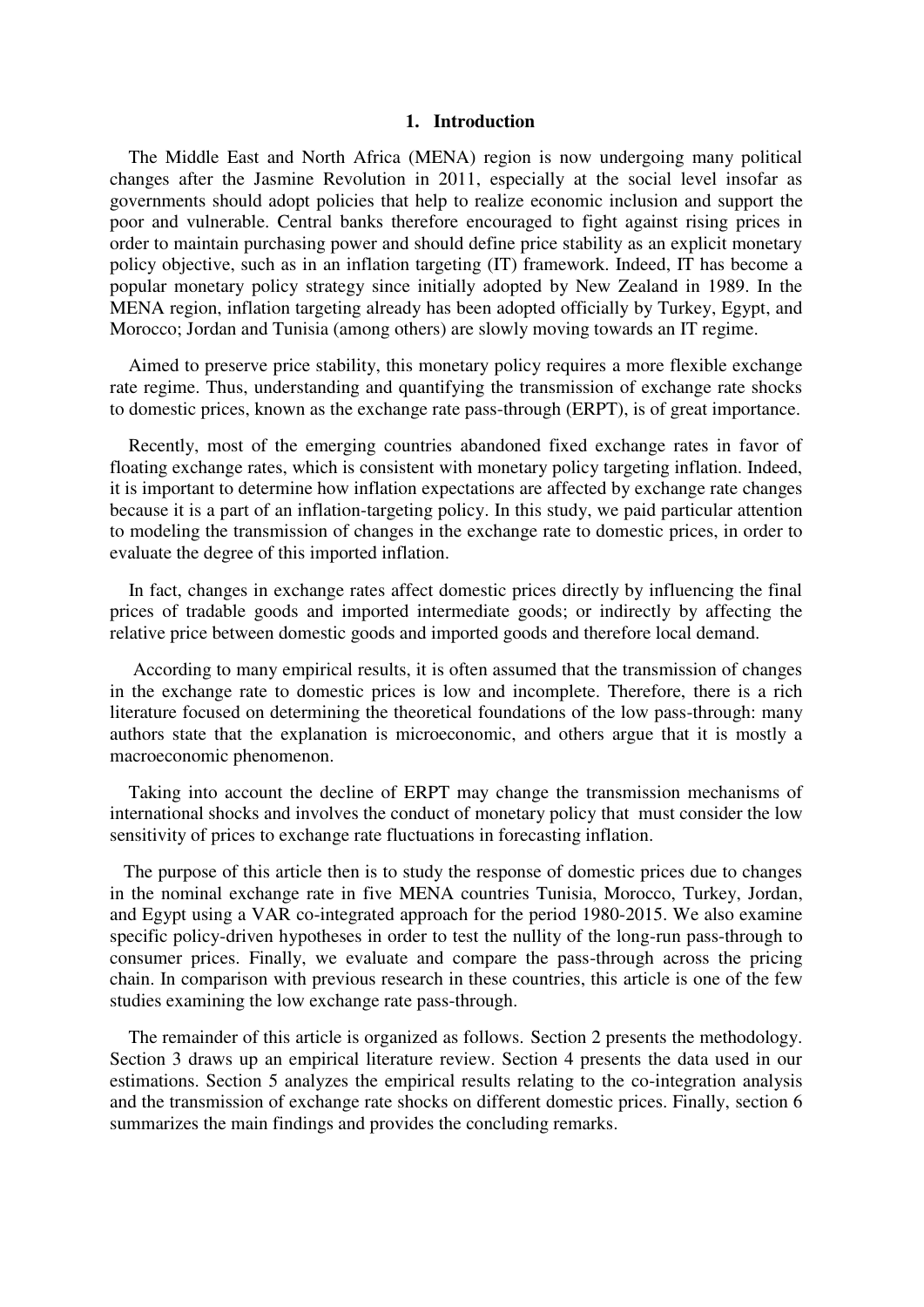### **2. Empirical literature survey**

 Before conducting an empirical analysis, it is important to draw up an empirical literature survey that examines the exchange rate pass-through in the MENA countries.

 Jebali, Moulahi and Mouha (2006) showed that a nominal exchange rate shock causes a rapid reaction of the general price level, which disappears after ten months. Thus, they concluded that the degree of pass-through of the nominal effective exchange rate into consumer prices indices was low in Tunisia for the period 1999 2006.

 With the aim of verifying the necessary conditions for the adoption of a policy of inflation targeting in Tunisia, Chockri and Frikha (2011) examined the transmission channels of monetary policy through a structural VAR model during the period 1993 2008; using industrial production index, real exchange rate, consumer price index and interest rate. They found that exchange rate shocks led to a rapid rise in consumer prices in the short and medium run but disappeared in the long run.

 According to Abida and Sghaier (2012) the ERPT degree of the nominal effective exchange rate into consumer and producer indices were low in Tunisia and Morocco between 1980 and 2010, and thus they concluded that the nominal exchange rate didn't play the role of a shock-absorber mechanism in these countries. Likewise, Charfi and Guermazi (2012) confirmed the low degree of ERPT in Tunisia for the period 1986 2010. They estimated a couple of equations using the seemingly unrelated regressions (SURE) method; on a monthly basis during the 1986 2010 period by the means of the consumer price index, the producer price index, the nominal exchange rate, foreign prices, and a monetary aggregate.

 For Turkey, Dolores (2010) found a small pass-through of the nominal exchange rate indices into the prices of imports measured by the unit value indices in the short and long runs. Equally, Kara and Öğünç (2005) estimated a low pass-through degree of nominal exchange rates and import prices into consumer prices in Turkey using the VAR framework. They also suggested the decline of the pass-through degree after the adoption of an inflationtargeting policy combined with a floating exchange rate regime.

 Sweidan (2013) estimated the exchange rate pass-through into import prices in Jordan. This study employed an error correction model using nominal exchange rates and aggregated and disaggregated import prices. The results asserted that nominal exchange rate pass-through elasticity coefficients in Jordan are all small in the short and long-runs.

 Ali (2011) examined the determinants of the inflation in Egypt within a VAR framework using the real effective exchange rate and the consumer price index. The results confirmed a low exchange rate pass-through.

 However, according to the previous literature, only the exchange rate pass-through into one of the domestic price indexes has been investigated in these countries. A suggested solution for this problem is to incorporate all measures of domestic inflation into the same model. We decided to use three price indices because this gives us the opportunity to compare the propagation of the exchange rate variations from one price stage to the next.

 Moreover, it is worth noting that our methodology is different compared to the empirical studies previously cited. In fact, they investigate exchange rate pass-through using singleequation methods in which exchange rates and prices are exogenous, or they use a first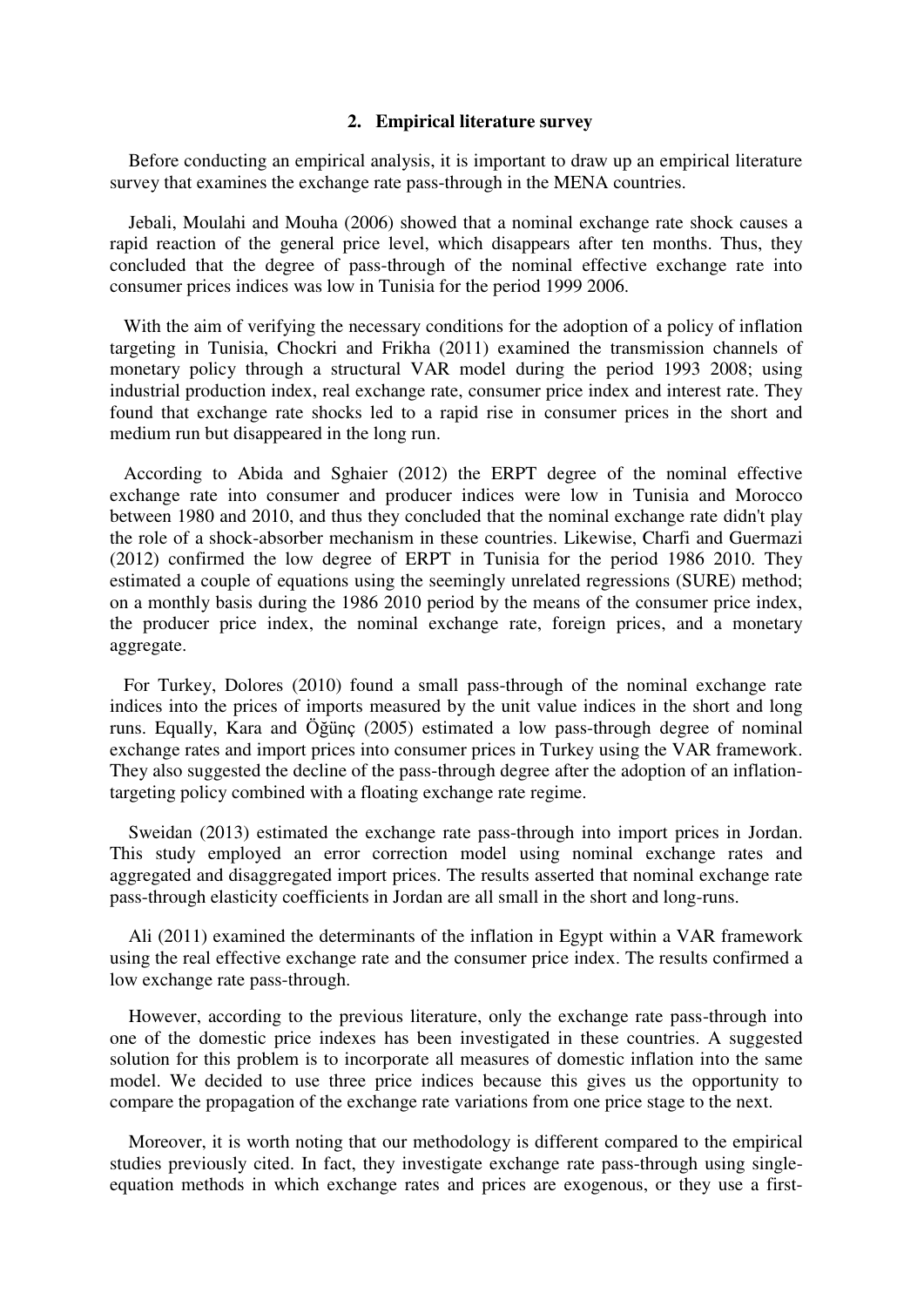difference VAR model that didn't take into account the possibility of co-integration among the variables in level. Therefore, this article aims to contribute to recent debates on the analysis of the transmission of changes in exchange rates for various domestic prices within a co-integrated framework, as done by Beirne and Bijsterbosch  $(2011)^1$  and Ben Cheikh  $(2013).$ <sup>2</sup> Likewise, we note that our study is value-added compared to these studies because our model specification includes all three three domestic prices.<sup>3</sup>

## **3. Empirical methodology**

In theory, there is a reciprocal relationship between exchange rate and inflation: high relative inflation of a country against its trading partners can lead to local currency depreciation, and exchange rate changes may affect prices and influence macroeconomic policies. VAR modeling seems to be the best approach to investigate different domestic price reactions to exchange rate changes, and to measure the interactions between these two variables and other macroeconomic factors.

 According to the theoretical foundation of the exchange rate pass-through, and based on the concept of purchasing power parity (PPP) in international trade, there exists a long-run equilibrium between exchange rate and domestic prices. Then, we should use appropriate estimation techniques in order to investigate if a co-integrated equilibrium relationship exists among the variables in levels such as done by Johansen (1988, 1992). Accordingly, the VAR model is extended to the vector error-correction model, or VECM, if there is evidence of cointegration among the variables, which takes the following form:

$$
\Delta x_t = \Gamma_1 \Delta x_{t-1} + \ldots + \Gamma_{p-1} \Delta x_{t-p+1} + \Pi x_{t-1} + \mu + \delta D_t + \varepsilon_t,
$$

where  $x_t$ , is the endogenous variables vector with dimension  $k$  including the consumer, the producer, the import prices, the output, the monetary variable, and the exchange rate.  $\mu$  is a constant term: a column vector with  $k$  elements.  $D_t$  is a vector of non stochastic variables including deterministic variables (centered seasonal dummies and intervention dummies) and weakly exogenous variables such as the oil price index.  $\varepsilon_t$  is a Gaussian error term with a zero mean and a positive symmetric covariance matrix Ω.

 Through this VECM specification, it is possible to retrieve the short-run properties of the data (given in  $\Gamma_i$ ) and the long-run information of the variables (contained in  $\Pi$ ). Indeed, the rank r of  $\Pi$  is of central importance because it measures the number of co-integrating vectors. If  $r\prec k$ , Π can be expressed as  $\Pi = \alpha\beta'$ ; α and β are two matrices of dimension (k×r) where α reflects the speed of adjustment and β contains the co-integrating vectors.

After determining the ERPT coefficient of the long-run based on the unrestricted VECM, we follow Beirne and Bijterbosch (2011) by imposing a number of restrictions on the long-run parameters to examine specific hypotheses on pass-through to check whether the response of

<sup>&</sup>lt;sup>1</sup> Using a co-integrated VAR and impulse responses derived from the VECM, Beirne and Bijsterbosch (2011) assess the degree of the pass-through into consumer prices for nine central and eastern European Member states during the period 1995 2008. The variables specified in this study are harmonized consumer price index, producer price index, oil prices, the nominal effective exchange rate, and industrial production.

 $\overline{2}$  By estimating a system of VECM models for twelve EA countries, Ben Cheikh (2013) found a wide dispersion of the exchange rate pass-through degree among countries. The variables used in this case are the nominal effective exchange rate, the consumer price index, oil prices, the real GDP, and the three-month interest rate.

<sup>&</sup>lt;sup>3</sup> Beirne and Bijterbosch (2011) used only CPI and PPI and didn't include a monetary variable. Ben Cheikh (2013) used a monetary variable, and his analysis has been focused only on CPI.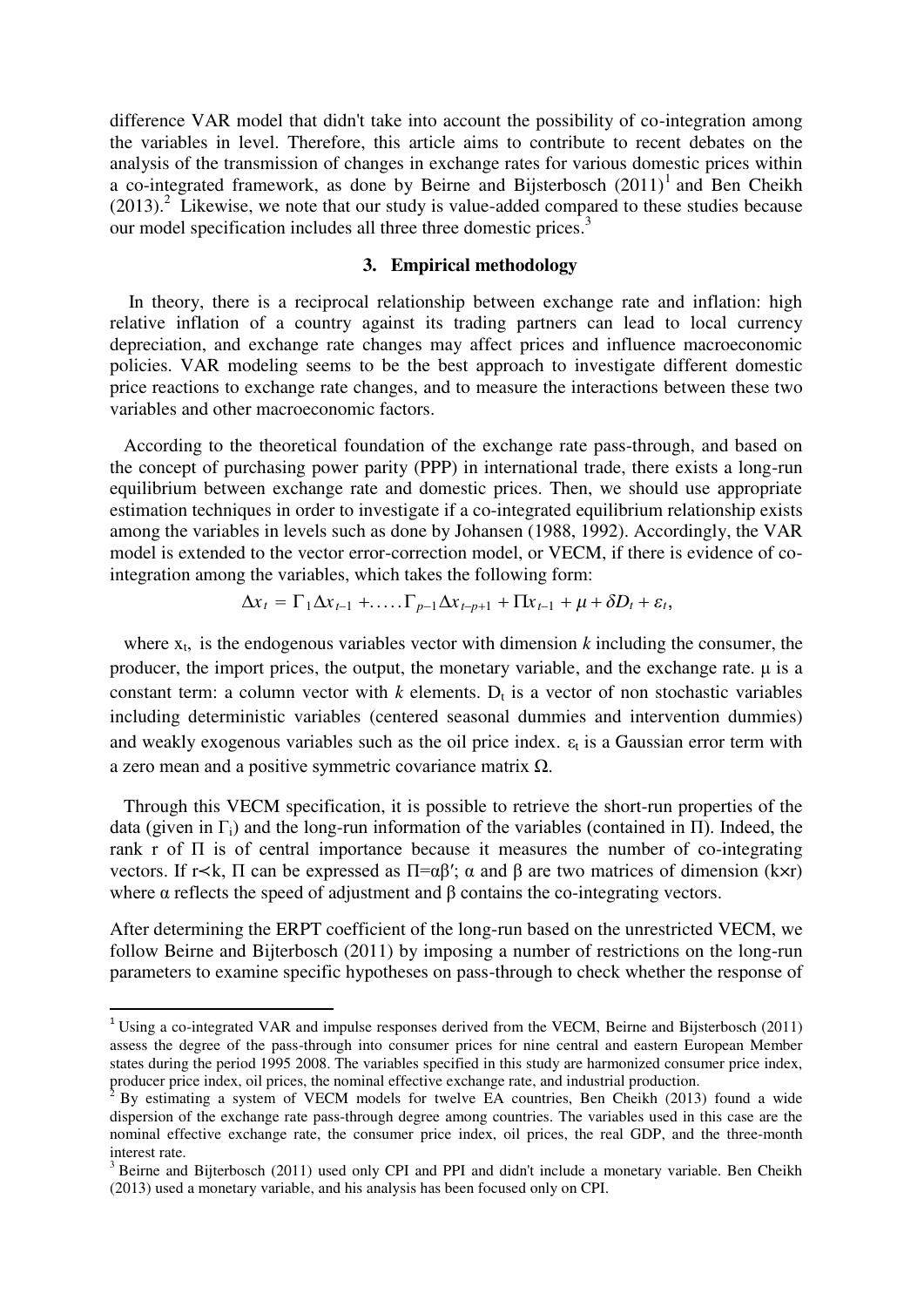consumer prices to exchange rate variations is complete or null. After conducting cointegration analysis, the impulse response function analysis was performed on the system of six-equation VECM in order to evaluate and compare the degree and timing of exchange rate pass-through into consumer, producer, and import prices.

#### **4. Data**

 In this study, our analysis is focused on five MENA countries (Tunisia, Morocco, Turkey, Jordan, and Egypt). As a measure of domestic prices, we use the consumer price index, producer price index (proxied by the wholesale price index), and import price index (measured by the import unit value index). The domestic demand conditions are proxied by the real GDP and we use M1 as a monetary variable. The exchange rate is the nominal effective exchange rate measured as a weighted sum of the exchange rate of a country with its major trading partners, defined so that an increase in the index corresponds to an appreciation for the home country. We also add oil prices as an exogenous variable measured by the US prices of crude oil barrel.

 The data are obtained from the International Financial Statistics (IFS) of the International Monetary Fund (IMF). These data are quarterly and span the period 1980:1 2015:2.

 Moreover, because our data are high frequency (quarterly observations), all series are adjusted for seasonal effects via Sensus X-13.

 Furthermore, the variables are formally tested for the order of integration using ADF, DFGLS and (KPSS) tests to ensure the robustness of the order of integration of the series. The majority of the variables in level are generated via an I(1) process and first-difference variables are stationary in at least two of the three tests, except for the consumer price index(CPI) in Tunisia which is found to be I(2) following ADF and DFGLS, and M1 in Turkey which is found to be I(1) using only the DF-GLS test.

 Then, we determine the lag order of each VECM (we determine the optimal lag order for differenced variables) using the sequential modified LR test statistic.<sup>4</sup> After determining the optimal lag order of the model, we can now check for the co-integration of the series using the Johansen LR Trace test.<sup>5</sup>

#### **5. Empirical results**

 Starting with the co-integration approach, we first analyze the long-term part of our baseline VECM.

 Here, we focus on the first co-integrating vector which is the most statistically significant model because it provides the highest eigenvalue (Johansen and Juselius, 1992).

The unrestricted long-run parameters of each VECM are summarized in table I:

<sup>&</sup>lt;sup>4</sup> The optimal lag order selected by the LR test is five for Tunisia, six for Morocco, Jordan and Egypt, and eight for Turkey.

 $<sup>5</sup>$  We found that there are two co-integration relations in Tunisia, three in Morocco and four in Turkey, Jordan,</sup> and Egypt.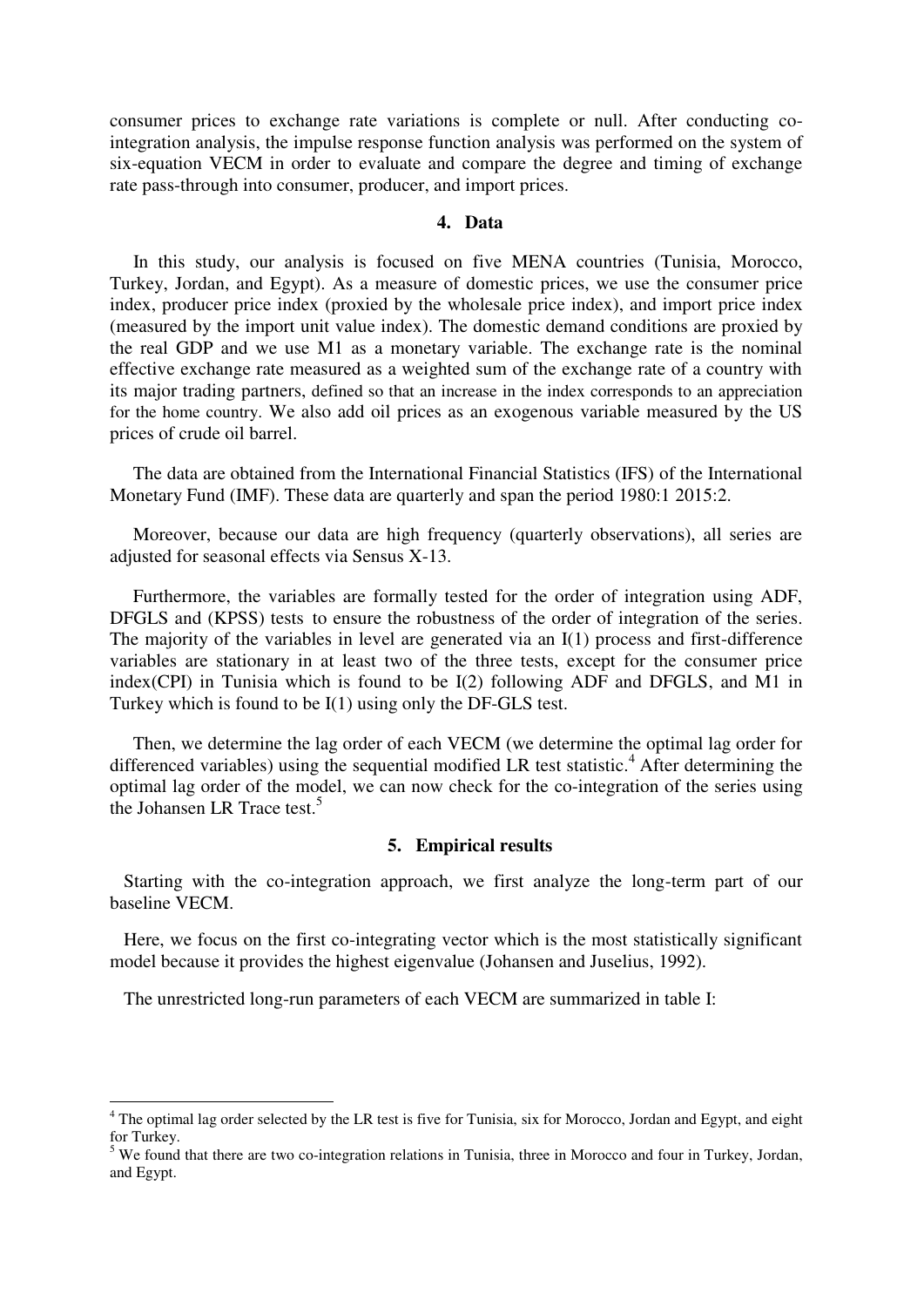| Country        | CV normalised on CPI |                   |                   |                    |                    |                    |                     |
|----------------|----------------------|-------------------|-------------------|--------------------|--------------------|--------------------|---------------------|
|                | <b>CPI</b>           | <b>PPI</b>        | <b>IMP</b>        | <b>NEER</b>        | Y                  | M                  | Trend               |
| <b>Tunisia</b> | 1                    | $0.96*$<br>(0.15) | $0.19*$<br>(0.06) | $-0.17*$<br>(0.07) | $6.86*$<br>(2.01)  | $-0.54$<br>(0.48)  | $-0.06*$<br>(0.02)  |
| <b>Morocco</b> | 1                    | 0.202<br>(0.42)   | $1.2*$<br>(0.18)  | $-0.25*$<br>(0.06) | $2.3*$<br>(0.43)   | $-0.3$<br>(0.18)   |                     |
| <b>Turkey</b>  | 1                    | $1.91*$<br>(0.18) | $0.99*$<br>(0.17) | $-0.45*$<br>(0.11) | $-2.23*$<br>(0.46) | $0.32*$<br>(0.12)  |                     |
| Jordon.        | 1                    | $0.41*$<br>(0.12) | $0.26*$<br>(0.09) | $-0.12*$<br>(0.06) | $0.99*$<br>(0.16)  | $0.26*$<br>(0.08)  | $-0.019*$<br>(0.00) |
| Egypt          | 1                    | $0.88*$<br>(0.09) | 0.05<br>(0.09)    | $-0.13*$<br>(0.09) | 0.35<br>(0.32)     | $-0.17*$<br>(0.02) | $0.008*$<br>(0.004) |

**Table I: Long-run matrix: Coefficient of first co-integrating vector** 

Note: Standard errors are in parentheses. \* denotes significance at the 5% level or below.

 According to our results of the estimation of the unrestricted VECM, we find that in the long-run the exchange rate pass-through into consumer prices differs across the countries: Jordan has the lowest coefficient and Turkey experiences the highest degree of pass-through. Regarding the pricing chain, we show a positive coefficient associated with producer prices (PPI) and import prices (IMP), which are in most of the cases significant (except for PPI in Morocco and IMP in Egypt), meaning that a rise in PPI and IMP increases CPI and vice versa.

 We also found a negative coefficient associated with the exchange rate series, showing that a depreciation of the domestic currency causes a rise in consumer prices in the long run. Concerning the output, we showed a positive coefficient associated with the output (except for Turkey) that is statistically significant (except for Egypt), indicating that real GDP and CPI move together in the long run. Regarding money, a negative relationship was found between M1 and CPI in the long run in Tunisia, Morocco, and Egypt (which is significant only in Egypt) whereas in Turkey and Jordan a rise in money was associated with a rise in consumer prices. Finally, the restricted trend is statistically significant in Tunisia, Jordan and Egypt.

 The second step in our analysis consists of examining the adjustment coefficients (or loading factors) that describe the speed with which the long-run equilibrium is achieved. These results are provided in table II:

| Country        | <b>CPI</b> | <b>PPI</b> | <b>IMP</b> | <b>NEER</b> | Y        | M         |
|----------------|------------|------------|------------|-------------|----------|-----------|
| Tunisia        | $-0.034*$  | $0.054*$   | $-0.036$   | $0.009*$    | $-0.004$ | $-0.01$   |
|                | (0.011)    | (0.01)     | (0.043)    | (0.004)     | (0.002)  | $(-1.35)$ |
| <b>Morocco</b> | $-0.018*$  | $0.04*$    | $0.19*$    | $0.023*$    | 0.01     | 0.05      |
|                | (0.004)    | (0.01)     | (0.03)     | (0.011)     | (0.01)   | (0.03)    |
| <b>Turkey</b>  | $-0.031*$  | 0.05       | $-0.2*$    | $0.4*$      | $-0.06*$ | $-0.10$   |
|                | (0.004)    | (0.04)     | (0.06)     | (0.09)      | (0.01)   | (0.09)    |
| Jordon         | $-0.04*$   | $0.16*$    | $-0.002$   | $0.33*$     | $-0.05*$ | $-0.19*$  |
|                | (0.013)    | (0.06)     | (0.13)     | (0.11)      | (0.02)   | (0.05)    |
| Egypt          | $0.14*$    | $-0.03*$   | $-0.101$   | $0.135*$    | 0.016    | $0.32*$   |
|                | (0.06)     | (0.004)    | (0.11)     | (0.048)     | (0.01)   | (0.05)    |

**Table II: Loading factors Table 1 6 Loading factors**

Note: Standard errors are in parentheses. \* denotes significance at the 5% level or below.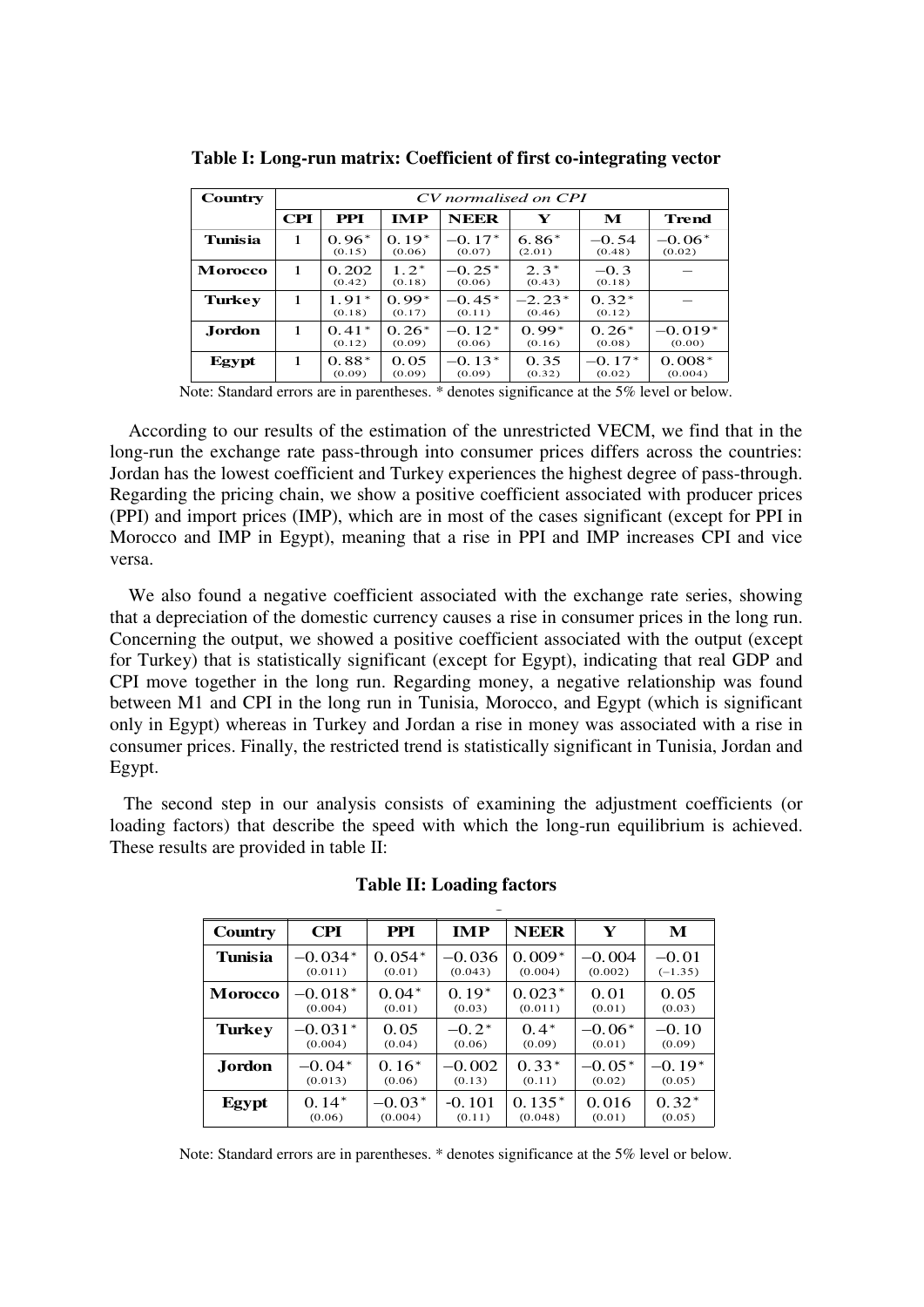As shown in table II, the coefficients of the  $\alpha$  matrix associated with the CPI are statistically significant for all countries.<sup>6</sup> Indeed, these coefficients are found to be small, meaning that the speed of adjustment of consumer prices toward equilibrium is low in these countries (except for Egypt). Otherwise, this may explain the low degree of the exchange rate pass-through in the short-run found in the literature. Regarding the dynamics of adjustment to the long-run equilibrium of exchange rate equations, the NEER is found to be statistically significant and relatively quite high in all the cases, meaning that it plays an important role to reestablishing the long-run equilibrium. We also found that the coefficients associated with PPI are significant except for Turkey. Considering IMP, we show a not significant parameter in the majority of the cases (except for Morocco and Turkey), and this could be interpreted as a sign of exogeneity of this variable. Finally, production and money are found to be statistically not significant for the majority of countries (in three of five) considered in the α matrix.

 After examining the unrestricted parameters of the VECM models and the speed of adjustment of the variables to the long run equilibrium, the final stage in our co-integration analysis consists of imposing restrictions on long-run parameters. The objective of this step is to check whether the ERPT on consumer prices is full or null. As shown in table III, we showed that  $H_1$  was rejected in all countries, and that  $H_2$  may be accepted only for Turkey. Thus, we could assert that EPRT is not complete for this sub-sample. Concerning  $H_3$ , the hypothesis of zero ERPT is rejected for all countries except for Tunisia, affirming that null ERPT is accepted when other variables in the system are constrained to have no effect on domestic consumer prices. Regarding  $H_a$ , it is clear that the hypothesis of zero ERPT with other unrestricted parameters cannot be rejected for all countries, suggesting that the ERPT into consumer prices is found to be null in the long run in our sub-sample.

|                |                  | <b>Full ERPT</b> | <b>Zero ERPT</b>                                             |                                      |  |
|----------------|------------------|------------------|--------------------------------------------------------------|--------------------------------------|--|
| Country        | $H_1$ : (100100) |                  | $H_2$ : $(1 \eta v 1 \gamma \kappa)$ $H_3$ : $(1 0 0 0 0 0)$ | $H_4$ : $(1 \eta v 0 \gamma \kappa)$ |  |
| <b>Tunisia</b> | 11.53            | 5.75             | 10.81                                                        | 1.77                                 |  |
|                | (0.04)           | (0.01)           | (0.05)                                                       | (0.18)                               |  |
| <b>Morocco</b> | 39.05            | 14.08            | 36.27                                                        | 1.54                                 |  |
|                | (0.00)           | (0.00)           | (0.00)                                                       | (0.21)                               |  |
| <b>Turkey</b>  | 36.68            | 2.97             | 38.03                                                        | 1.74                                 |  |
|                | (0.00)           | (0.08)           | (0.00)                                                       | (0.18)                               |  |
| Jordon         | 57.6             | 4.11             | 53.31                                                        | 2.71                                 |  |
|                | (0.00)           | (0.04)           | (0.00)                                                       | (0.09)                               |  |
| Egypt          | 38.04            | 6.48             | 51.35                                                        | 2.7                                  |  |
|                | (0.00)           | (0.01)           | (0.00)                                                       | (0.10)                               |  |

**Table III: Restrictions on long-run parameters**

Note: Restrictions based on Likelihood Ratio tests with a chi-squared distribution, with the number of degrees of freedom equal to the number of restrictions imposed; p-values are in parentheses.

 To reveal how domestic variables react to different shocks we calculated the impulse response functions. Usually, in VAR estimation, the most exogenous variables enter first into the VAR because the variables should be classed in descending order of exogeneity (Mishkin and Schmidt-Hebbel 2007). According to Ito and Sato (2007,2008), Coulibaly D.

<sup>&</sup>lt;sup>6</sup> A lack of significance for these parameters indicates the presence of weak exogeneity. This means that the variable does not respond to or correct for deviations in the long-run equilibrium ( Beirne and Bijsterbosch 2011).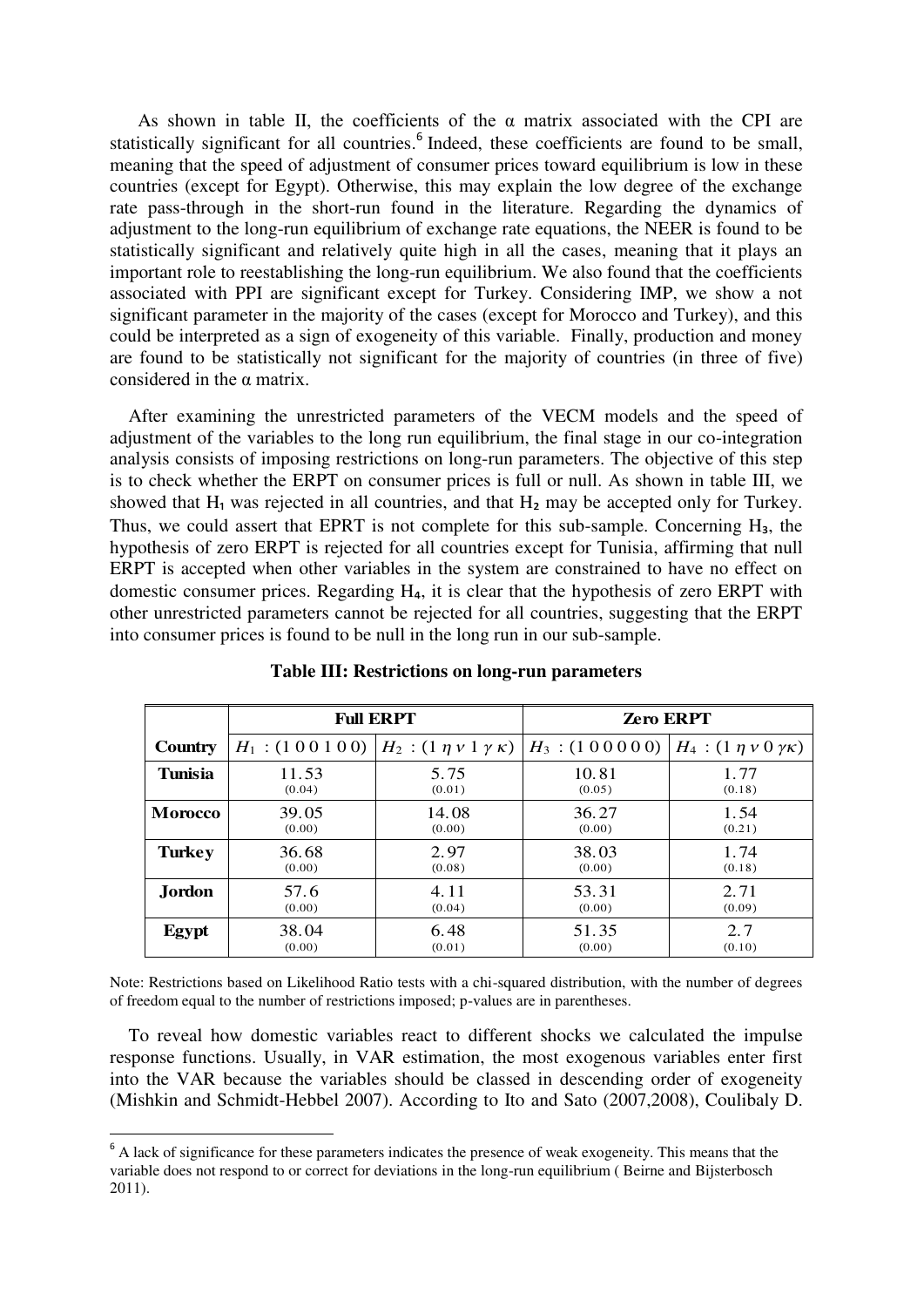and Kempf (2010), and Bwire, Anguyo and Opolot (2013), among others, we retain the following order:

$$
Y \to M \to NEER \to IMP \to PPI \to CPI.
$$

 The first order is reserved for output changes, viewed as an exogenous supply shock, because real demand disturbances are not contemporaneously affected by other shocks, while real shocks have a simultaneous effect on other innovations. Monetary shocks are affected only by real shocks, but have a contemporaneously impact on the exchange rate and domestic prices. Exchange rate responds contemporaneously to real and monetary policy shocks but it only affects domestic prices. Thus, domestic prices take the last place in the system ordered according to the distribution chain: import prices, then producer prices and finally consumer prices.

| Accumulated response of IMP to 1% exchange rate shock    |                |         |        |         |       |  |
|----------------------------------------------------------|----------------|---------|--------|---------|-------|--|
| <b>Response horizon</b>                                  | <b>Tunisia</b> | Morocco | Turkey | Jordon. | Egypt |  |
| 1                                                        | 0.055          | 0.013   | 0.010  | 0.011   | 0.013 |  |
| 4                                                        | 0.081          | 0.055   | 0.098  | 0.048   | 0.038 |  |
| 8                                                        | 0.129          | 0.156   | 0.344  | 0.117   | 0.276 |  |
| 24                                                       | 0.339          | 0.298   | 0.439  | 0.133   | 0.461 |  |
| Accumulated response of PPI to $1\%$ exchange rate shock |                |         |        |         |       |  |
| <b>Response horizon</b>                                  | Tunisia        | Morocco | Turkey | Jordon. | Egypt |  |
| 1                                                        | 0.044          | 0.010   | 0.006  | 0.012   | 0.021 |  |
| 4                                                        | 0.105          | 0.032   | 0.036  | 0.026   | 0.002 |  |
| 8                                                        | 0.192          | 0.186   | 0.188  | 0.103   | 0.140 |  |
| 24                                                       | 0.283          | 0.197   | 0.276  | 0.117   | 0.26  |  |
| Accumulated response of CPI to 1% exchange rate shock    |                |         |        |         |       |  |
| <b>Response horizon</b>                                  | Tunisia        | Morocco | Turkey | Jordon. | Egypt |  |
| $\mathbf 1$                                              | 0.053          | 0.002   | 0.008  | 0.005   | 0.004 |  |
| 4                                                        | 0.061          | 0.013   | 0.033  | 0.019   | 0.015 |  |
| 8                                                        | 0.108          | 0.126   | 0.199  | 0.093   | 0.092 |  |
| 24                                                       | 0.122          | 0.155   | 0.306  | 0.104   | 0.102 |  |

**Table IV: Impulse response along the distribution chain of pricing<sup>7</sup>**

Note: Response horizons 1, 4, 8, and 24 denote, respectively, one-quarter, one-year, and six-year responses after the initial shock.

 If we compare the pass-through into consumer price estimates from the earlier cointegration analysis, it is clear that the estimates from the impulse response function analysis are somewhat lower. This could be explained by the longer time horizon in the cointegration approach compared to the impulse analysis. Because the adjustment process is not wholly reached during the considered time horizon in the impulse response analysis, the long-run effects outlined in the co-integration analysis is expected to be relatively higher. Otherwise, we observe that the passthrough degree is nearly similar across domestic prices and among the countries (except for Turkey). To ensure the robustness of these results, a sensitivity analysis was conducted using the generalized impulse response functions. Thus, we conclude that our results are broadly robust because we find the same impulse responses.

 Considering the degree of the exchange rate passthrough along the distribution chain of pricing, we observe that consumer prices exhibits the least response compared to those of

 $7$  Table IV provides estimates of the impulse responses at 1, 4, 8, and 24 quarter time horizons. We report here the estimates for the response respectively of IMP, PPI, and CPI to an orthogonalized negative 1% shock imposed on the NEER.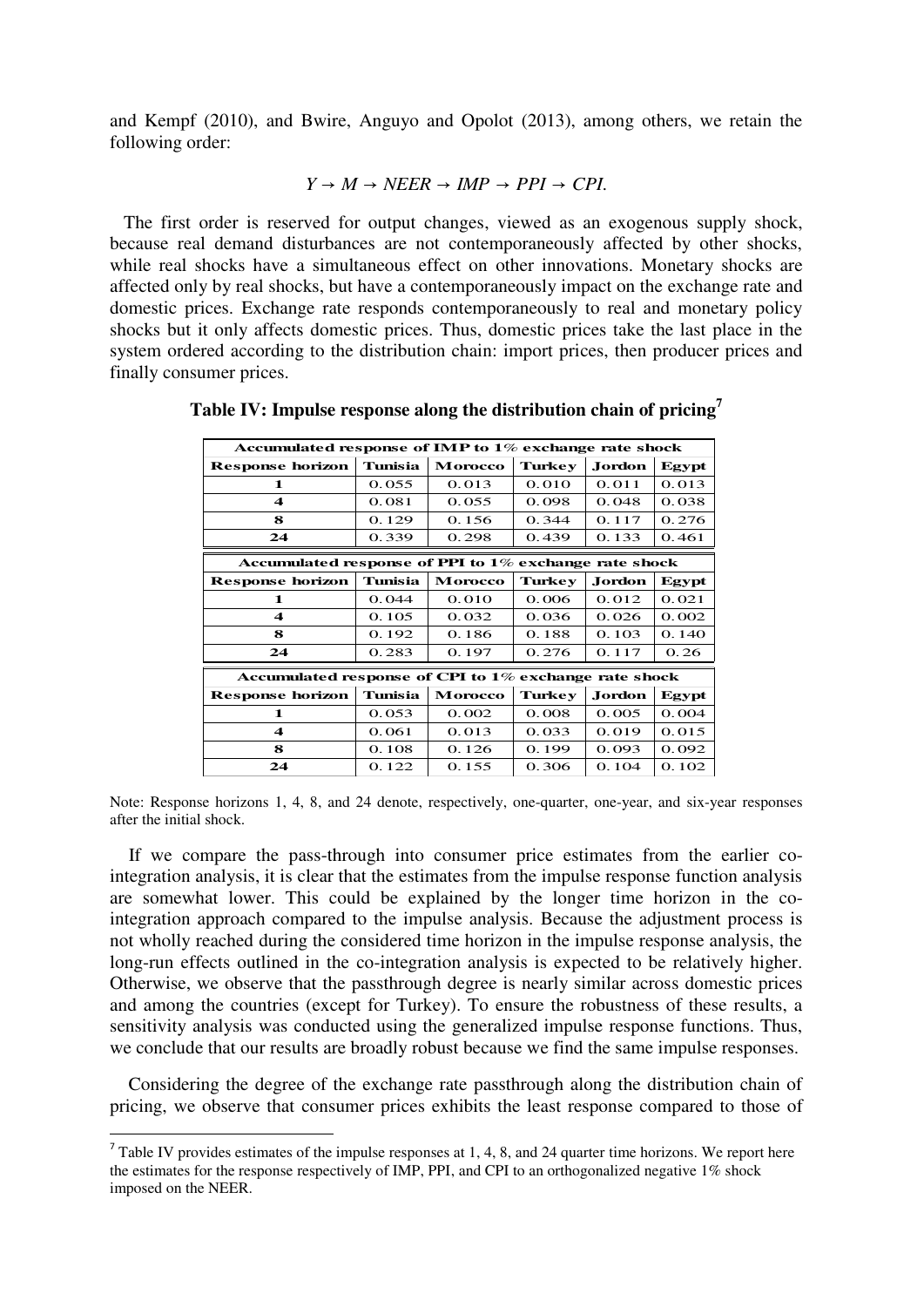producer prices, followed by import prices, except for Turkey, where the pass-through is found to be higher into consumer prices than into producer prices. Indeed, the decrease of the pass-through degree along the distribution chain can be explained by the decline in the part of goods affected by exchange rate shocks in the price indices along the distribution chain (Betts and Kehoe  $2006$ ).<sup>8</sup> In other words, this decline is due to the share of imported goods in the consumption basket or the relative importance of imported inputs (Burstein, Eichenbaum, and Rebelo 2006). Moreover, the smaller degree of ERPT into CPI compared to IMP and PPI can be due to the existence of local distribution costs, the role of substitution between goods in response to exchange rate changes (Burstein, Eichenbaum, and Rebelo 2002), the role of real rigidities in nominal wages (Ambler, Dib, and Rebei 2003), and the slow adjustment of goods prices due to nominal rigidities at the consumer level (Engel 2002).

#### **6. Conclusion and policy implications**

 This article contributes to the empirical literature by estimating the long-run exchange rate pass-through into consumer prices in five MENA countries under a CVAR approach using co-integration tests. In accordance with the majority of empirical studies, we provide a strong evidence of partial long-run ERPT into consumer prices in five MENA countries.

 The results of the Johansen co-integration procedure reveal the existence of at least two co-integrating vectors for each country of our sample. By estimating the coefficients of the long-run matrix for each unrestricted VECM, the degree of exchange rate pass-through into consumer prices is found to be low and quite dispersed across the countries. Moreover, the coefficients of the  $\alpha$  matrix associated with the CPI are found to be small, meaning that the speed of adjustment of consumer prices toward equilibrium is low in these countries (except for Egypt). By imposing some restrictions on the VECM equations, the ERPT into consumer prices is found to be null in the long run in our subsample. Otherwise, the impulse response analysis derived from the VECM models indicates that the ERPT degree decreases across the different price indices: the pass-through effect is the largest for the import price index, the second for the producer price index, and the smallest for the consumer price index.

 Because exchange rate is a channel of monetary policy transmission, it is important to assess the ERPT degree. Focused on the shock transmission by the exchange rate, many studies found that a low degree of exchange rate pass-through enables more flexibility in pursuing an independent monetary policy, which helps to perform an inflation-targeting strategy (Choudhri and Hakura 2006).

When prices are not very responsive to exchange rates, this means that nominal exchange rate fluctuations sustainably affect the real exchange rate. In this case, the chosen central parity should broadly comply with the equilibrium real exchange rate and the optimal policy is to fix the nominal exchange rate, because a floating nominal exchange rate fails to reach relative price adjustment (Bailiu and Bouakez 2004).

 If the exchange rate pass-through into domestic prices is low and if consumers do not understand nominal exchange-rate changes as relative price changes in the short run, then this could lead to a dampening of expenditure-switching effects (Devereux and Engel 2003). Therefore, monetary policymakers cannot rely on the nominal exchange rate to achieve the necessary adjustment to real shocks, because nominal depreciation will not lead to a real depreciation and external imbalances will not be absorbed.

 $8 \text{ For example, the share of tradable goods declines in price indices along the distribution chain.}$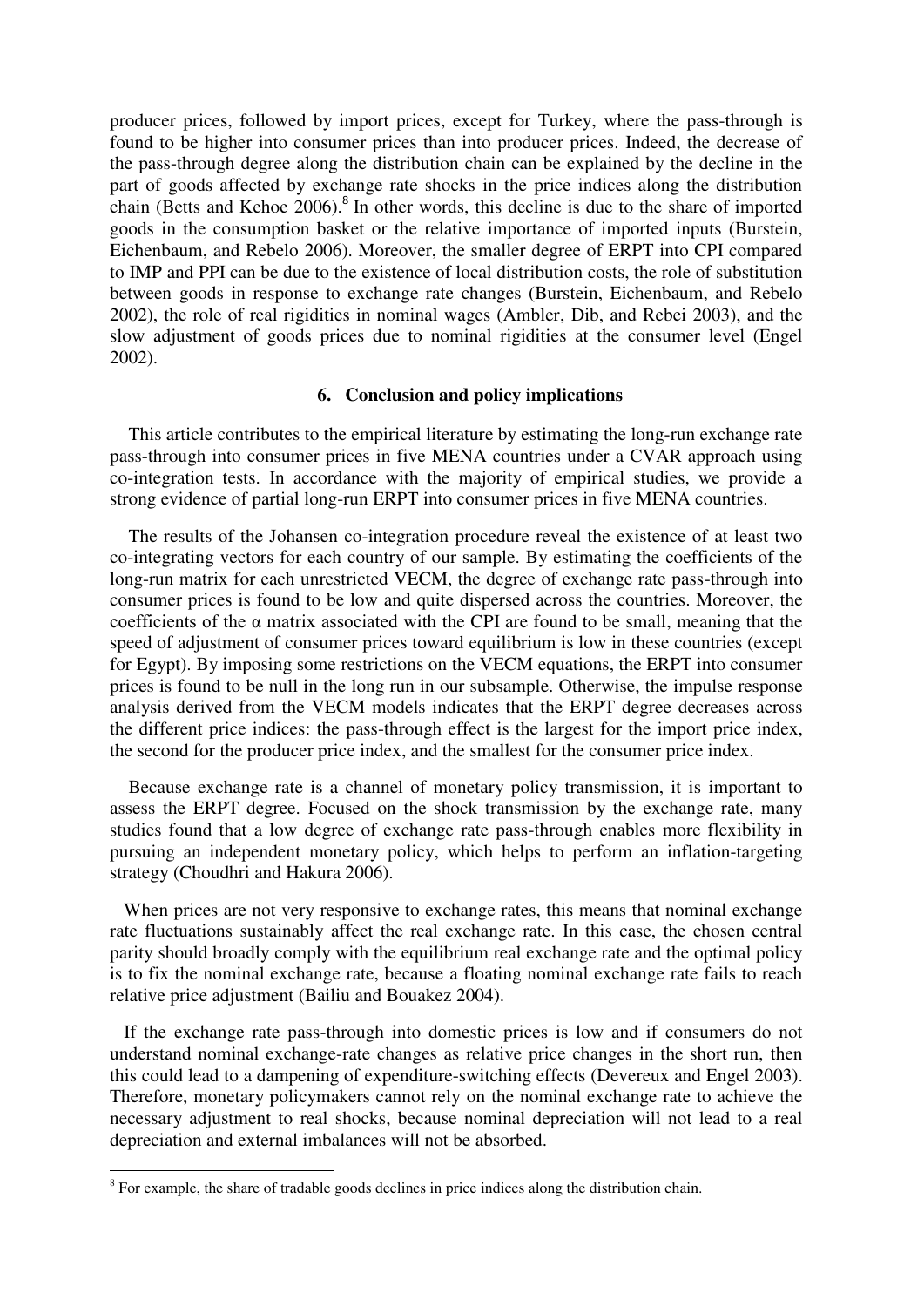### **References**

- Abida Z., and Sghaier I.(2012) "Transmission Des Variations Du Taux De Change Aux Prix : Évidence Empirique Pour La Tunisie Et Le Maroc. " Global Journal of Management and Business Research. 12, 77-88.
- Ali, H. (2011) "Inflation Dynamics: The Case of Egypt." MPRA Paper No. 36331 .
- Ambler S. , Dib A. , and Rebei N. (2003) "Nominal Rigidities and Exchange Rate Pass-Through in a Structural Model of a Small Open Economy. "Bank of Canada. WorkingPapers 03-29.
- Bailliu, J. ,and Bouakez, H. (2004) "La transmission des variations des taux de change dans les pays industrialisés" Revue de la Banque du Canada, printemps, 21-31.
- Beirne, J., and Bijsterbosch, M. (2011) "Exchange rate pass-through in central and eastern European Member States" Journal of Policy Modeling 33, 241--254.
- Ben Cheikh, N.(2013) " Exchange Rate and Consumer Prices in the Euro Area: A Cointegrated VAR Analysis." MPRA Paper 51162, University Library of Munich, Germany.
- Betts, C. M. and Kehoe, T. J. (2006) "U.S. real exchange rate fluctuations and relative price fluctuations" Journal of Monetary Economics, 53(7), 1297-1326,
- Burstein, A.,Eichenbaum, M., and Rebelo, S. (2006) "The importance of nontradable goods' prices in cyclical real exchange rate fluctuations" Japan and the World Economy, Elsevier, vol. 18(3), pages 247-253.
- Burstein, A.,Eichenbaum, M., and Rebelo, S. (2002) "Why are Rates of Inflation so low after large devaluations? " NBER working paper N° 8748.
- Bwire, T., Anguyo, F. , and Opolot, J.(2013) "Exchange Rate Pass-Through to Domestic Prices in Uganda: Evidence from a Structural Vector Auto-Regression (SVAR) " Journal of Statistical and Econometric Methods. 4(2), 41-68.
- Charfi F. ,Guermazi F. (2012) "Transmission of Nominal Exchange Rate Variation to Domestic Prices and Monetary Policy in Tunisia. " International Review of Business ResearchPapers. 5(8), 41-54.
- Chockri A. ,Frikha I. (2011) "La portée de la politique de ciblage d'inflation: Approche analytique et empirique pour le cas Tunisien. " Panoeconomicus. 1, 91-111.
- Choudhri, E. U., and Hakura, D. S. (2006) "Exchange rate pass-through to domestic prices: Does the inflationary environment matter? " Journal of International Money and Finance, Elsevier,25(4), 614-639.
- Coulibaly, D., and Kempf, H. (2010) "Does Inflation Targeting Decrease Exchange Rate Pass Through in Emerging Countries? " Banque de France, Document de travail n°303.